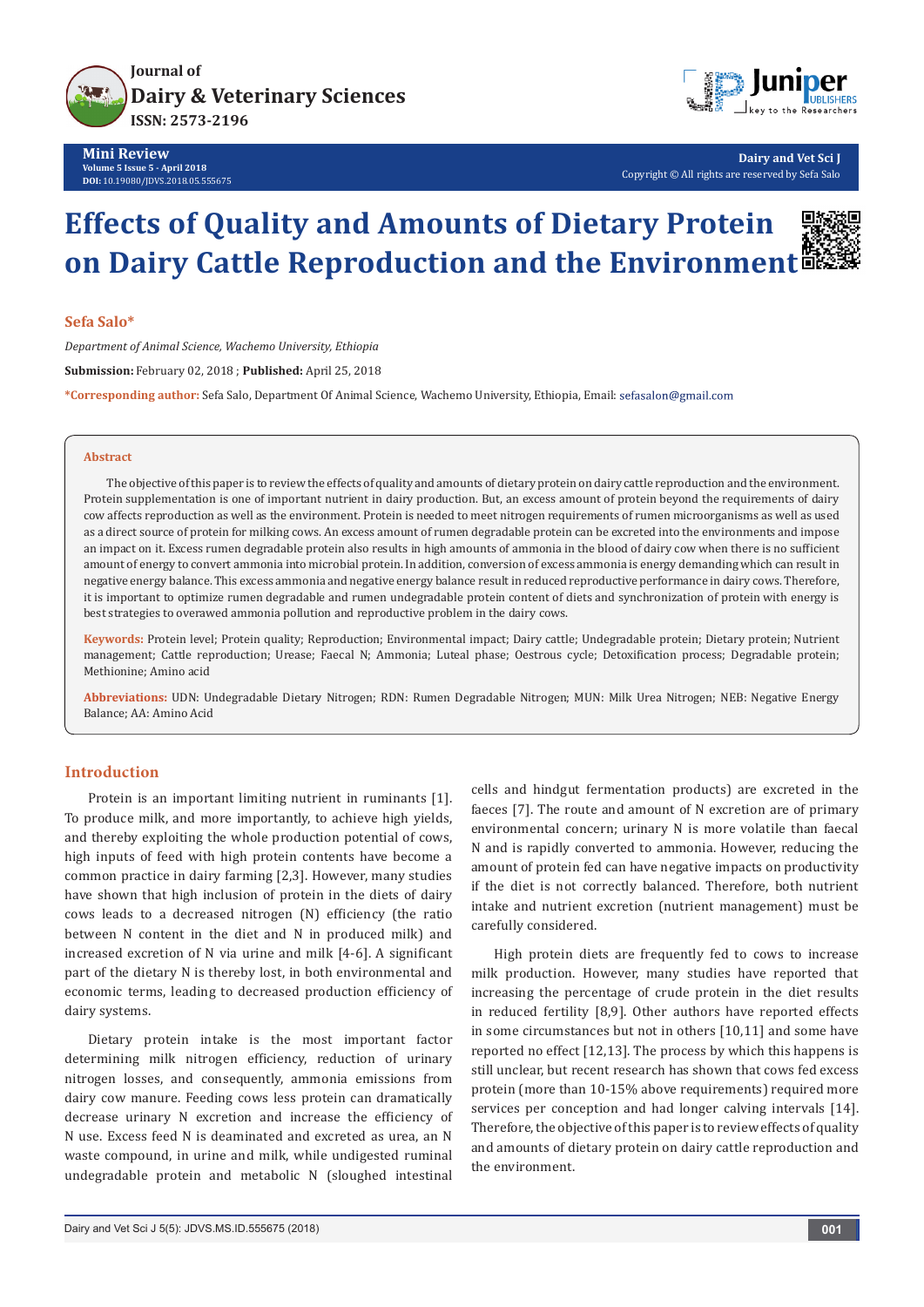## **Effect of Protein on Milk Yield**

Protein is an important limiting nutrient in ruminants [1]. It contains two fractions: rumen degradable nitrogen (RDN) and undegradable dietary nitrogen (UDN). Thus, sufficient supply with RDN and UDN or AA is important to satisfy animal's requirements. Kalscheur [15] reported that ruminal undegradable protein needs to be supplement when microbial protein synthesis alone is insufficient to meet the metabolizable protein requirements in dairy animals especially during early lactation. On supplementation of an increased dietary rumen undegradable protein milk yield was increased [16-19]. Similarly, Marghazani found higher milk yield from 40% RUP on supplementation of (30,40,50 and 60%) rumen undegradable protein. Garduza-Arias [20] found that the average milk production was not affected by the amount of RUP (30 and 40%) in the supplement. In the study of Zhai [21] no significant difference in milk yield was observed on supplementation of different levels of RUP (30.8,36.2, and 41.6%). The higher RDP than requirements of rumen microbes results in wastage of expensive part of a diet and also decreases the RUP for efficient utilisation in the small intestine for more yields [22]. On supplementation of 11.3,10.1, 8.8 and 7.6% RDP on DM basis and on RUP (7.1%), there was a loss of production as dietary RDP decreased. The reduction may be due to reduced DMI [15] which is associated with a reduction in energy supply to the animal and lead to the reduction in milk yield. Higher dietary RDP concentrations are proposed to increase ruminal microbial growth and digestion, which leads to an increase in milk yield [23].

#### **Effect of Protein on Milk Composition**

Milk composition is a trait of animal species, which can be altered under normal production systems. Changes in a composition are attributed to the altered genetic makeup and by the dietary modifications. Nutrition has direct impacts on milk composition [24]. On supplementation of RUP (30 and 40%) milk fat was not affected by the amount of supplement [20]. Similarly, on supplementation of 11.3 10.1, 8.8 and 7.6% RDP on DM basis and RUP (7.1%), milk protein yields were not significantly affected. However, milk fat yield decreased linearly from 1.43 to 1.15 kg/d as RDP in the diet decreased from 11.3 to 7.6% of DM. Titi [25] observed no significant difference in milk protein percentage for cow fed 14 and 16% CP, while milk fat content was higher in 16% CP. Kanjanapruthipong and Buatong [16] also found significantly higher butter fat, protein, solids-not-fat and total solids from 38.5% on supplementation of 24.1 and 38.5% RUP of CP for dairy cows. A major factor is the low transfer efficiency (25 to 30%) of dietary protein to milk is accounting for the inability of diet to alter milk protein content [24]. Castillo [26] found supplementation of extra CP (210g/kg and 290g/kg DM) did not affect milk fat, protein, and lactose yield or composition. Protein degradability also had no significant effect on milk composition. In the study of Zhai [21] no significant difference in milk composition was observed

on supplementation of different levels of RUP (30.8,36.2, and 41.6%).

## **Ammonia Emissions from Dairy Cattle**

Dietary protein is the most important factor determining milk N efficiency, urinary N losses, and consequently, ammonia emissions from dairy cow manure [27]. The main source of nutrient pollution from cattle is excess N excretion. Ammonia is an important environmental pollutant that impacts the quality of human and animal life [28]. Ammonia emissions from dairy operations are an important source of N pollution [29]. Ruminants excrete excess dietary N mainly through urine [30]. Urea, the major form of urinary N is rapidly converted to ammonia after excretion [31]. Dairy farming is also controlled by various regulations to control emissions into the environment [32]. Thus, decreasing N excretion from dairy cows will help reduce ammonia pollution by dairy operations.

Ammonia can cause serious environmental problems and health problems in gaseous or particulate phases. Nitrogen excretion in the ruminant animal is basically composed of undegradable protein, endogenous material, a microbial protein that escapes digestion and urinary N. Urea is produced mainly in the liver to eliminate excess ammonia present in the blood. Ammonia in blood is a result of domination of amino acids in animal tissues. In ruminants, ammonia in circulation can also come from microbial degradation of N compounds [33]. Urea in contact with urease, an enzyme produced by microorganisms found in both faeces and in soil is converted to ammonia and then volatilized. The process of ammonia volatilization occurs by mass transfer from the top layer of the manure slurry to the air surrounding the manure surface. The mass transfer is dependent on temperature and air velocity at the manure top layer [34].

## **Dietary Protein Level on Nitrogen Excretion in Manure**

Dietary protein intake is the most important factor determining ammonia emissions from dairy cow manure. Overall intake of N affects the total amount of N excreted via manure, but the type of carbohydrate and forage provided in the diet have greater impacts on the route (faecal or urinary) of excretion [35]. Dietary protein excess can increase N excretion in manure, especially in urine, increasing ammonia volatilization. A number of studies have shown that the amount of ammonia produced from cattle manure is correlated with N intake [36]. Protein in the diet directly affects the amount excreted, as shown in a recent study by Lee [37] where manure from cows consuming a 16.7% CP diet had an increased ammonia emission rate, and urinary N contribution to nitrate-N was 100% greater than manure from cows consuming 14.8% CP diet. Similarly, in the study by Burgos [36] ammonia emissions were measured for cows consuming diets ranging from 15% to 21% CP. The results showed that the amount of urea in manure increased linearly with dietary CP and was almost 3 times higher in manure from cows consuming a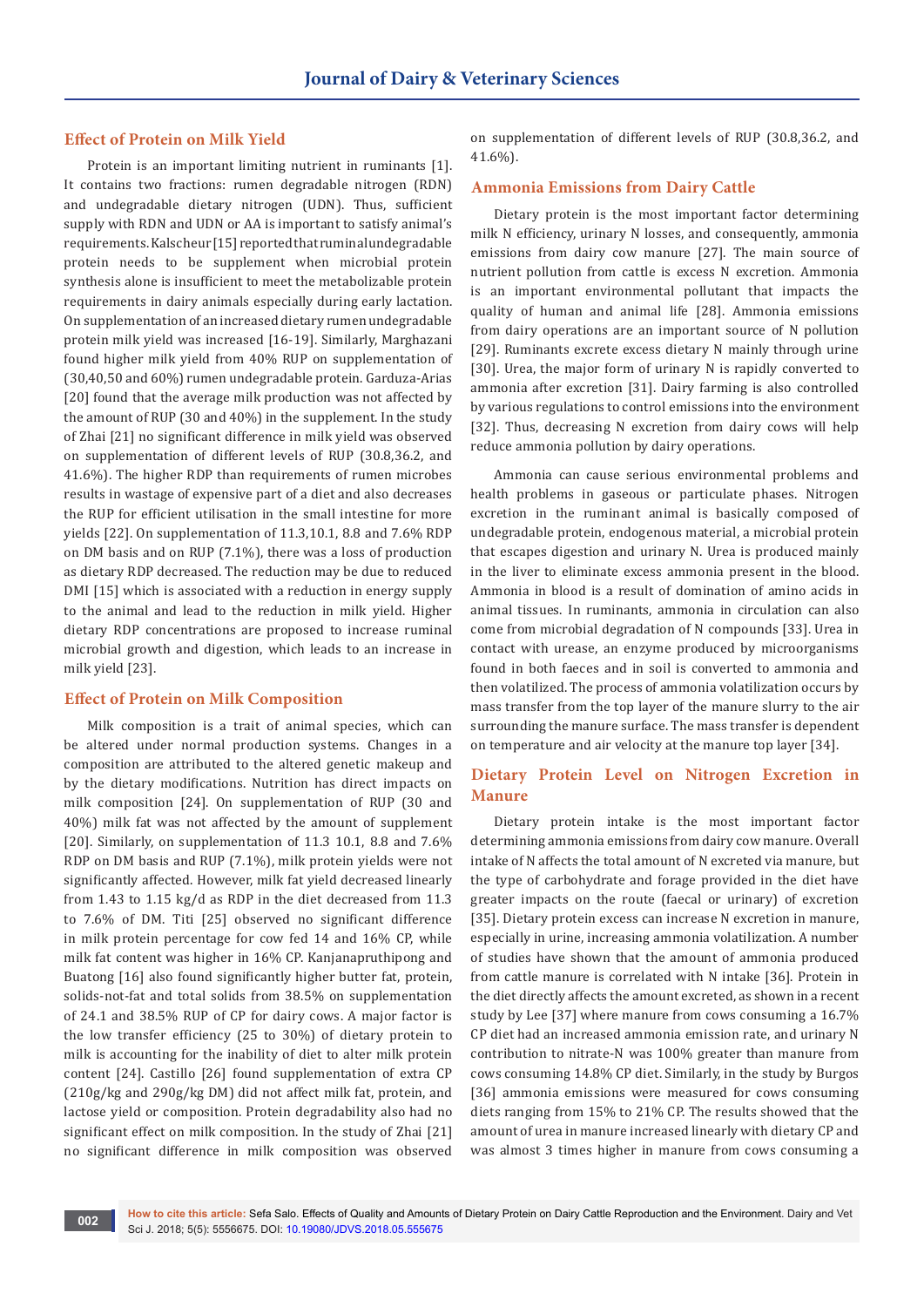21% CP diet when compared to the 15% CP cows. However, on supplementation of different level of dietary CP (10.2%,11.9%, and 13.5%) faecal excretion of N was not affected by CP level [38].

Between 57 and 78% of urinary N is in the form of urea (De Boer et al., 2002) which is rapidly converted to ammonia (NH3) during manure collection and storage as compared to faecal N [31]. Therefore, a sizeable reduction in NH3 emissions would be achieved by decreasing dietary protein considering the relatively rapid rate of NH3 volatilization from urine [39]. James [40] have demonstrated that reducing dietary N intake by Holstein heifers resulted in decreased NH3 emissions from their manure. In addition, Frank & Swensson [41] noticed that manure ammonia emissions from cows fed a 19% CP diet were three times higher than those fed a 13% CP diet. Similarly, Burgos & Jackson [42,43] found that manure ammonia emissions decreased linearly when the CP in the feed was decreased from 18% to 12% of DM.

## **Dietary Protein Level on Nitrogen Excretion in Urine**

The route and amount of N excretion are of primary environmental concern; urinary N is more volatile than faecal N and is rapidly converted to ammonia by ureases present in soil and on pen floors [37]. Excess dietary N (from excess feed CP as well as AA from cell turnover and enzyme production) is converted to urea, which is a soluble compound that will diffuse into various body fluids, such as blood, milk, and urine. About 80% of N consumed in excess of 500 g/d is believed to be excreted in urine in dairy cows [44]. Naves et al. confirmed that high urea content had higher nitrogen excretion in faeces (g/100g of N intake) and urine (g N/d and g/100g of N intake). In Zhang [38] study, urinary urea N excretion was increased with increasing dietary CP on supplementation of 10.2, 11.9 and 13.5% CP level. Castillo also showed that urinary N excretion was increased by 74 g N/d with the increase in dietary CP level from 210 g/kg DM to 290 g/kg DM. The Urinary N excretion is mostly related to increased degradability of protein in the rumen [45]. Total N excretion, as well as urinary N excretion, can be decreased if overall dietary CP concentration can be reduced. Cantalapiedra-Hijar [46] showed that decreasing dietary CP content from 16.5% to 12.0% in Jersey cows in late lactation decreased the urinary N excretion by more than 50% and increased the N-efficiency from 26.4 to 31.3%, but this came at the expense of decrease in both milk yield by 2kg/day and milk protein yield by 18%. Similarly, Hymøller, et al. [47-49] showed an increased N-efficiency and decreased N excretion with lowered CP levels at the expense of decreased milk yields. Cyriac [50] also concluded that feeding less RDP (11.3,10.1,8.8 and 7.6%) improved apparent N efficiencies from 27.7 to 38.6% with a trend for lost milk production. Such improvements in N efficiency will have positive environmental impacts. An increased N-efficiency is achieved by lowering the CP level in the diet, ranging from 36.5 to 30.4% with CP contents of 12-17.2% whereas at the higher CP levels (16.5-18.8%) the N-efficiency ranged from 33.0 to 26.4%. Thus, lower MUN and

UUN concentrations indicate a more efficient N-utilization leading to a higher N-efficiency, which is a higher proportion of dietary N, is converted to N in the product [51].

However, more moderate decreases in dietary CP levels allows increased N-efficiency and decreased N excretion without any significant losses on production levels [52]. This might be achieved by decreasing dietary CP with a simultaneous increase in RUP or starch content. Interestingly, maximum microbial protein yield did not give the optimal N-efficiency, but the optimum was achieved by balancing the dietary protein degradation and microbial protein synthesis [52]. Indeed, Nadeu [53] showed that energy availability from carbohydrates as well as synchronization of protein and carbohydrate metabolisms are important for efficient nitrogen utilization by dairy cows. Reynal & Broderick [52] suggested that the optimal dietary CP level to be 17.7% (11.7% RDP) when striving for an optimal N-efficiency, that is balancing the need for a high profitability of the production system and the need for minimizing the negative environmental effects of excessive N-excretion.

## **Dietary Protein Level on Reproduction**

The effect of dietary protein on reproduction is complex. Prolonged inadequate protein intake has been reported to reduce reproductive performance. More recently it has been found that reproductive performance may be impaired if a protein is fed in amounts that greatly exceed the cow's requirements. Studies have reported negative associations between high dietary CP and a range of fertility parameters, many studies have found little or no effect [54]. Excessive protein can have negative effects on reproduction [55]. Overfeeding protein during the breeding season and early gestation, particularly the rumen receive an inadequate supply of energy, may be associated with decreased fertility [9]. This decrease in fertility may result from decreased uterine pH during the luteal phase of the oestrous cycle in cattle fed high levels of degradable protein. Meza-Herrera [56] reported that high concentrations of pre-conception protein resulted in reduced uterine pH and reduced fertility rate but did not affect luteal function at 15 days post-insemination. Research result indicated that cows fed excess protein (more than 10-15% above requirements) required more services per conception and had longer calving intervals [25,57]. Similarly, on supplementation of 15-19% CP lower conception rate from 65 to 53% was observed [58]. The negative effects of protein supplementation are associated with an increase in blood urea-N, which affects ovarian follicular and embryo development [59]. On supplementation of two levels CP (14 and 16%) with different levels of rumen bypass methionine (0,15and 25%) more services per conception (1.8vs1.5) and longer calving intervals (358 vs 351) were observed in cow receiving 16% CP [25].

## **Dietary Protein Quality on Reproduction**

While limited studies have directly addressed the influence of the type of dietary protein on fertility parameters, a recent study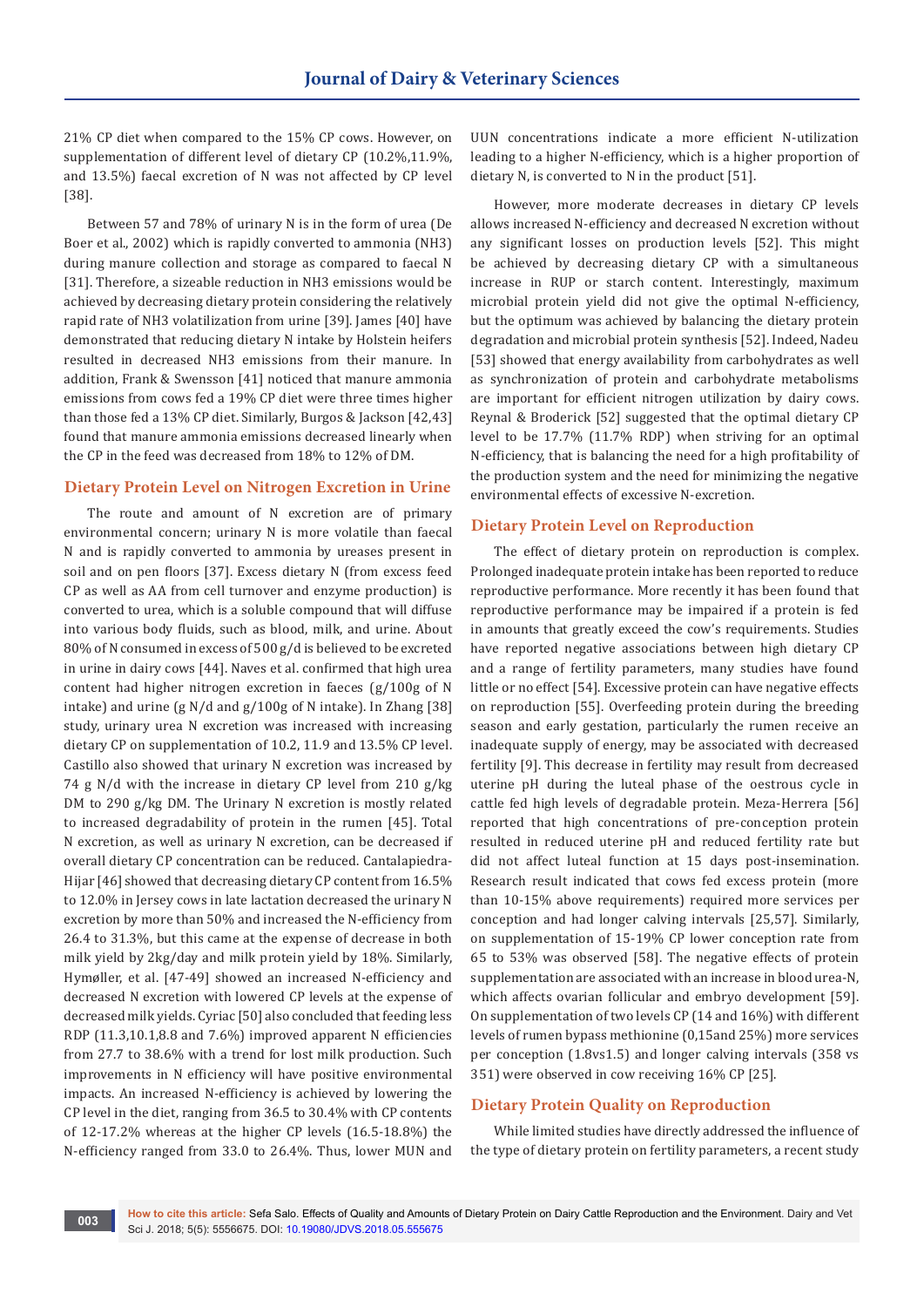by Waterman et al. [60-62] reported improvements in a range of reproductive traits in cows fed high levels of rumen undegradable protein. On supplementation of two levels of RUP (32.78 and 27.47%) the shortest postpartum mating (81.33±19.83 vs. 91.83±31.16 days), shortest service per conception (1.17±0.41 vs. 1.50±0.55 times) and the shortest days to first estrus (97.33±41.52 vs.142.33±66.87 days) was observed in 32.7% supplemented group [63]. Similarly, on supplementation of 24.1 and 38.5% RUP of CP for dairy cows higher incidence of cystic ovaries and shorter days to first estrus were observed in dairy cows fed 38.5% RUP indicated that increasing the level of RUP in the diet can have a beneficial effect on fertility when associated with reduced plasma urea concentrations. In this study higher milk urea nitrogen (MUN) is observed in dairy cows fed 24.1% CPdue to excess RDP which can affect fertility. Recent data suggest that MUN concentrations above 15.4 mg/dL may result in a reduced probability of pregnancy success in dairy cows [64]. Studies of Sawa & Jankowska [65,66] also clearly suggested a deterioration of the reproduction rate in dairy cows with increasing milk urea concentrations. However, Řehák [67] found, the cows with the lowest MU had the longest calving to first service interval.

An increase in RUP may increase the supply of amino acid (AA) for intestinal absorption, which may improve the glucogenic potential of the supplement [60] or contribute an essential AA such as methionine, which can improve ovarian function [68]. Ardalan & Titi [25,69] also reported that supplementation of rumen bypass methionine can improve reproductive performance of dairy cows. Since AA and peptides from degraded RUP are absorbed in the intestine and is readily available to the ruminant, excess RUP has shown to stimulate the pancreas to increase insulin production [70]. Insulin affects ovarian tissues by enhancing LH receptor synthesis and actions of the pituitary through these receptors. Kane [71] suggested that undegraded protein works to improve reproduction by mediating luteinizing hormone and follicle stimulating hormone production.

Effects of supplementing feedstuffs high in undegradable intake protein (UIP) on reproduction are appearing to be dependent on the energy density of the diet [72]. Research by Kane [71] demonstrated negative effects on reproductive hormones when high (0.71 lb/d) levels of UIP were supplemented, but not at low (0.25 lb/d) or moderate (0.48 lb/d) levels. Heifers fed additional UIP (0.55 lb/d) during development reached puberty at a later age and heavier weight and fewer were serviced in the first 21 days of the breeding season. Pregnancy rate was not affected [73]. However, on supplementation of RUP (30 and 45%) the interval from calving to first oestrus and the period to first luteal activity was not different in dual-purpose cow, which may be due to similar MUN. But, the interval from parturition to first normal luteal activity and the percentage of animals with luteal activity tended to be improved in the 45% RUP treated group. The negative effects of protein supplementation are associated with an increase in blood urea nitrogen (BUN), which affects

ovarian follicular and embryo development [59]. According to Hammond [74], increased degradability of dietary protein can lead to increased ruminal ammonia concentrations resulting in increased BUN concentrations. Rajala-Schultz [64] and Sawa [65] stated that monitoring the concentration of urea in cow's milk may enable identification of the causes of health problems in cows which mainly affect fertility (Table 1).

**Table 1:** Reproductive performance in double purpose cows which received two different amounts of rumen undegradable protein.

|                                                 | <b>Treatment</b>           |                           |            |         |
|-------------------------------------------------|----------------------------|---------------------------|------------|---------|
|                                                 | <b>30% RUP</b><br>$(N=10)$ | <b>45%RUP</b><br>$(N=10)$ | <b>SEM</b> | p-value |
| First oestrous postpartum<br>(days)             | 42                         | 45                        | 18.1       | 0.86    |
| First normal luteal<br>activity (days)          | 99                         | 82                        | 8.02       | 0.15    |
| Duration of first normal<br>luteal phase (days) | 12                         | 12.8                      | 1.28       | 0.72    |
| Percentage of cows with<br>luteal activity      | 10                         | 40                        |            | 0.14    |

There is a report, which indicates that feeding excess RDP has a negative effect on fertility and delays the first ovulation or oestrus, reduces the conception rate to first insemination, increases the number of days opens and lowers the overall conception rate [75]. There are several proposed mechanisms for this effect including an exacerbated negative energy balance for cows fed diets high in RDP in comparison to diets high in RUP [76] and proven deleterious effects of both ammonia and urea on both oocyte and embryo development [77,78]. An excessive intake of degradable protein and a relative shortage of energy to synthesize bacterial proteins will result in the accumulation of excessive ammonia in the rumen [79], which is absorbed through the ruminal wall and converted into urea in the liver. This detoxification process consumes energy and thus may exacerbate negative energy balance (NEB) in early post-partum [80]. NEB is associated with a high incidence of irregular cycles that can both increase the interval to the first service and reduce conception rates [81]. Similarly, Řehák [67] found that NEB had a greater effect on the length of calving to first service interval. Rochijan [63] suggested that synchronizing the rate of dietary energy and nitrogen release is a possible way to avoid excess blood urea nitrogen and excessively high levels of plasma ammonia, leading to improved reproductive efficiency [82-86].

## **Conclusion**

Protein supplementation for a dairy cow is common practice to improve reproductive activity and increase milk production in the dairy farm. However, excess supplementation of protein above requirements of cow increase excretion of nitrogen in faeces and urine. This excreted nitrogen can cause environmental pollution in the forms of ammonia. Ammonia is one of cause for global warming now a day. Beyond this, excess protein supplementation mostly in the forms of rumen degradable protein can impair the reproductive function of dairy cows.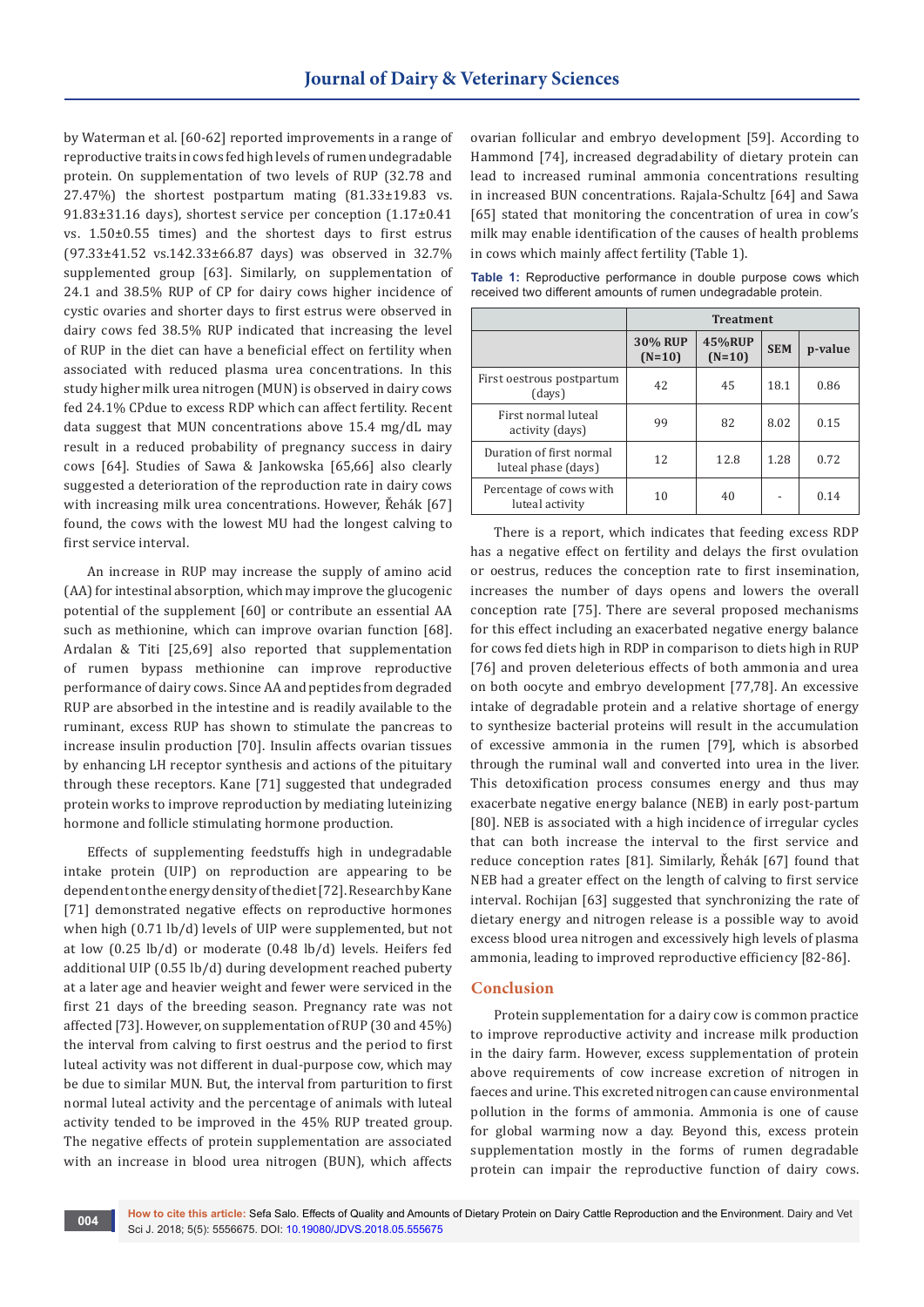This is mostly related to the availability of energy to convert ammonia into microbial protein. Ammonia conversion is energy demanding and results in negative energy balance in the dairy cow. Additionally, availability of excess ammonia in the blood and milk results in reduced reproductive performance through disturbing reproductive hormones in the dairy cows. Therefore, optimizing protein content of diets and synchronization of protein with energy is best strategies to overawed ammonia pollution and reproductive problem in the dairy cows.

### **References**

- 1. [Ali CS, Din I, Sharif M, Nisa M, Javaid A, et al. \(2009\) Supplementation](http://www.fspublishers.org/published_papers/58862_..pdf)  [of Ruminally Protected Proteins and Amino Acids: Feed Consumption,](http://www.fspublishers.org/published_papers/58862_..pdf)  [Digestion and Performance of Cattle and Sheep. Int J Agric Biol 11: 477-](http://www.fspublishers.org/published_papers/58862_..pdf) [482.](http://www.fspublishers.org/published_papers/58862_..pdf)
- 2. [Eastridge ML \(2006\) Major advances in applied dairy cattle nutrition. J](https://www.ncbi.nlm.nih.gov/pubmed/16537963)  [Dairy Sci 89\(4\): 1311-1323.](https://www.ncbi.nlm.nih.gov/pubmed/16537963)
- 3. [Aguilar M, Hanigan MD, Tucker HA, Jones BL, Garbade SK, et al. \(2012\)](https://www.ncbi.nlm.nih.gov/pubmed/23040023)  [Cow and herd variation in milk urea nitrogen concentrations in](https://www.ncbi.nlm.nih.gov/pubmed/23040023)  [lactating dairy cattle. J Dairy Sci 95\(12\): 7261-7268.](https://www.ncbi.nlm.nih.gov/pubmed/23040023)
- 4. [Colmenero JO, Broderick GA \(2006\) Effect of dietary crude protein](https://www.ncbi.nlm.nih.gov/pubmed/16606741)  [concentration on milk production and nitrogen utilization in lactating](https://www.ncbi.nlm.nih.gov/pubmed/16606741)  [dairy cows. J Dairy Sci 89\(5\): 1704-1712.](https://www.ncbi.nlm.nih.gov/pubmed/16606741)
- 5. [Huhtanen P, Hristov AN \(2009\) A meta-analysis of the effects of dietary](https://www.ncbi.nlm.nih.gov/pubmed/19528599)  [protein concentration and degradability on milk protein yield and milk](https://www.ncbi.nlm.nih.gov/pubmed/19528599)  [N efficiency in dairy cows. J Dairy Sci 92\(7\): 3222-3232.](https://www.ncbi.nlm.nih.gov/pubmed/19528599)
- 6. [Broderick GA, Faciola AP, Armentano LE \(2015\) Replacing dietary](https://www.ncbi.nlm.nih.gov/pubmed/26074230)  [soybean meal with canola meal improves production and efficiency of](https://www.ncbi.nlm.nih.gov/pubmed/26074230)  [lactating dairy cows. J Dairy Sci 98\(8\): 5672-5687.](https://www.ncbi.nlm.nih.gov/pubmed/26074230)
- VandeHaar MJ, St-Pierre N (2006) Major advances in nutrition: [Relevance to the sustainability of the dairy industry. J Dairy Sci 89\(4\):](https://www.ncbi.nlm.nih.gov/pubmed/16537960)  [1280-1291.](https://www.ncbi.nlm.nih.gov/pubmed/16537960)
- 8. [Canfield RW, Sniffen CJ, Butler WR \(1990\) Effects of excess degradable](https://www.ncbi.nlm.nih.gov/pubmed/2258483)  [protein on postpartum reproduction and energybalance in dairy cattle.](https://www.ncbi.nlm.nih.gov/pubmed/2258483)  [J Dairy Sci 73\(9\): 2343-2349.](https://www.ncbi.nlm.nih.gov/pubmed/2258483)
- 9. [Elrod CC, Butler WR \(1993\) Reduction of fertility and alteration of](https://www.ncbi.nlm.nih.gov/pubmed/8463156)  [uterine pH in heifers fed excess ruminally degradable protein. J Anim](https://www.ncbi.nlm.nih.gov/pubmed/8463156)  [Sci 71\(3\): 694-701.](https://www.ncbi.nlm.nih.gov/pubmed/8463156)
- 10. Kaim M, Folman Y, Neumark H, Kaufmann W (1983) The effect of protein intake and lactation number of post-partum body weight loss and reproductive performance of dairy cows. Animal Science 37(2): 229-235.
- 11. [Bruckental I, Drori D, Kaim M, Lehrer H, Folman Y \(1989\) Effects of](http://agris.fao.org/agris-search/search.do?recordID=GB8903677)  [source and level of protein onmilk yield and reproductive performance](http://agris.fao.org/agris-search/search.do?recordID=GB8903677)  [of high-producing primiparous and multiparous dairycows. Anim Prod](http://agris.fao.org/agris-search/search.do?recordID=GB8903677)  [48: 319-329.](http://agris.fao.org/agris-search/search.do?recordID=GB8903677)
- 12. [Howard HJ, Aalseth EP, Adams GD, Bush LJ, Mcnew RW, et al. \(1987\)](https://www.ncbi.nlm.nih.gov/pubmed/3668029)  [Influence of dietary protein on reproductive performance of dairy](https://www.ncbi.nlm.nih.gov/pubmed/3668029)  [cows. J Dairy Sci 70\(8\): 1563-1571.](https://www.ncbi.nlm.nih.gov/pubmed/3668029)
- 13. [Carroll DJ, Barton BA, Anderson GW, Smith RD \(1988\) Influence of](https://www.ncbi.nlm.nih.gov/pubmed/3235738)  [protein intake and feeding strategy on reproductive performance of](https://www.ncbi.nlm.nih.gov/pubmed/3235738)  [dairy cows. J Dairy Sci 71\(12\): 3470-3481.](https://www.ncbi.nlm.nih.gov/pubmed/3235738)
- 14. [Yasothai R \(2014\) Importance of protein on reproduction in dairy](http://krishikosh.egranth.ac.in/bitstream/1/5810030650/1/TNV_IJSET_Y2014_V3_%20I6_Pg2081%E2%80%932083.pdf)  [cattle. International Journal of Science Environment and Technology](http://krishikosh.egranth.ac.in/bitstream/1/5810030650/1/TNV_IJSET_Y2014_V3_%20I6_Pg2081%E2%80%932083.pdf)  [3\(6\): 2081-2083.](http://krishikosh.egranth.ac.in/bitstream/1/5810030650/1/TNV_IJSET_Y2014_V3_%20I6_Pg2081%E2%80%932083.pdf)
- 15. Kalscheur KF, Baldwin RL, Glenn BP, Kohn RA (2006) Milk production of dairy cows fed differing concentrations of rumen-degraded protein. J Dairy Sci 89:249-259.
- 16. Kanjanapruthipong J, Buatong N (2002) Effects of rumen undegradable protein and minerals proteinate on early lactation performance and ovarian functions of dairy cows in the tropics. Asian-Australas J Anim Sci 15(6).
- 17. Gulati SK, Garg MR, Scott TW (2005) Rumen protected protein and fat produced from oil seeds and meals by formaldehyde treatment; their role in ruminant production and product quality: a review. Aust J Exp Agr 45: 1189-1203.
- 18. [Garg MR, Sherasia PL, Bahanderi BM, Gulati SK, Scott TW \(2007\) Milk](http://www.dairyknowledge.in/sites/default/files/bypass_protein_technology_sl_no_15_an_group.pdf)  [production efficiency improvement in buffaloes through use of slow](http://www.dairyknowledge.in/sites/default/files/bypass_protein_technology_sl_no_15_an_group.pdf)  [ammonia release and protected protein supplement. Ital J Anim Sci](http://www.dairyknowledge.in/sites/default/files/bypass_protein_technology_sl_no_15_an_group.pdf)  [6\(2\): 1043-1045.](http://www.dairyknowledge.in/sites/default/files/bypass_protein_technology_sl_no_15_an_group.pdf)
- 19. Habib G (2009) Nutritional management strategies to improve milk production in buffaloes. Pakistan J Zool Suppl Ser 9: 533- 544.
- 20. [Garduza-Arias G, Garcia-Bojalil CM, Mendoza GD, Sánchez-Torres](https://www.tandfonline.com/doi/abs/10.1080/09712119.2012.739088)  [MT, Suárez ME, et al. \(2013\) Effect of supplementation with rumen](https://www.tandfonline.com/doi/abs/10.1080/09712119.2012.739088)  [undegradable protein on milk production and ovarian activity in](https://www.tandfonline.com/doi/abs/10.1080/09712119.2012.739088)  [double purpose cows. Journal of Applied Animal Research 41\(2\): 223-](https://www.tandfonline.com/doi/abs/10.1080/09712119.2012.739088) [228.](https://www.tandfonline.com/doi/abs/10.1080/09712119.2012.739088)
- 21. [Zhai SW, Liu JX, Wu YM, Ye JA, Xu YN \(2006\) Responses of milk urea](https://www.agriculturejournals.cz/publicFiles/52348.pdf)  [nitrogen content to dietary crude protein level and degradability in](https://www.agriculturejournals.cz/publicFiles/52348.pdf)  [lactating Holstein dairy cows. Czech J Anim Sci 51\(12\): 518-522.](https://www.agriculturejournals.cz/publicFiles/52348.pdf)
- 22. [Reynal SM, Broderick GA \(2003\) Effects of feeding dairy cows protein](https://www.ncbi.nlm.nih.gov/pubmed/12703620)  [supplements ofvarying ruminal degradability. J Dairy Sci 86\(3\): 835-](https://www.ncbi.nlm.nih.gov/pubmed/12703620) [843.](https://www.ncbi.nlm.nih.gov/pubmed/12703620)
- 23. [Brun-Lafleur L, Delaby L, Husson F, Faverdin P \(2010\) Predicting](https://www.ncbi.nlm.nih.gov/pubmed/20723688)  [energy x protein interaction on milk yield and milkcomposition in](https://www.ncbi.nlm.nih.gov/pubmed/20723688)  [dairy cows. J Dairy Sci 93\(9\): 4128-4143.](https://www.ncbi.nlm.nih.gov/pubmed/20723688)
- 24. Tripathi MK (2014) Effect of Nutrition on Production, Composition, Fatty acids and Nutraceutical Properties of Milk. J Adv Dairy Res 2:115.
- 25. [Titi HH, Azzam SI, Alnimer MA \(2013\) Effect of protected methionine](https://pdfs.semanticscholar.org/5e6e/b90b0f7fd13761875e9f1cc75adbc4a7bc21.pdf)  [supplementation on milk production and reproduction in first calf](https://pdfs.semanticscholar.org/5e6e/b90b0f7fd13761875e9f1cc75adbc4a7bc21.pdf)  [heifers. ArchivTierzucht 56\(22\): 225-236](https://pdfs.semanticscholar.org/5e6e/b90b0f7fd13761875e9f1cc75adbc4a7bc21.pdf)
- 26. [Castillo AR, Kebreab E, Beever DE, Barbi JH, Sutton JD, et al. \(2001\) The](https://www.ncbi.nlm.nih.gov/pubmed/11204707)  [effect of protein supplementation on nitrogen utilization in lactating](https://www.ncbi.nlm.nih.gov/pubmed/11204707)  [dairy cows fed grass silage diets. J Anim Sci 79\(1\): 247-253.](https://www.ncbi.nlm.nih.gov/pubmed/11204707)
- 27. Hristov AN, Giallongo F (2014) Feeding protein to dairy cows-what should be our target? Tri-State Dairy Nutrition Conference April 14-16, 2014, Pennsylvania State University. pp. 75-84.
- 28. NRC (2003) Air Emissions from Animal Feeding Operations: Current Knowledge, Future Needs. The National Academies Press, Washington, DC, USA.
- 29. [Aneja VP, Blunden J, James K, Schlesinger WH, Knighton R, et al. \(2008\)](https://pubag.nal.usda.gov/download/18133/PDF)  [Ammonia assessment from agriculture: US status and needs. J Environ](https://pubag.nal.usda.gov/download/18133/PDF)  [Qual 37\(2\):515-520.](https://pubag.nal.usda.gov/download/18133/PDF)
- 30. [Wright TC, Moscardini S, Luimes PH, Susmel P, McBride BW \(1998\)](https://www.ncbi.nlm.nih.gov/pubmed/9565882)  [Effects of rumenundegradable protein and feed intake on nitrogen](https://www.ncbi.nlm.nih.gov/pubmed/9565882)  [balance and milk protein production in dairy cows. J Dairy Sci 81\(3\):](https://www.ncbi.nlm.nih.gov/pubmed/9565882)  [784-793.](https://www.ncbi.nlm.nih.gov/pubmed/9565882)
- 31. [Varel VH, Nienaber JA, Freetly HC \(1999\) Conservation of nitrogen](https://www.ncbi.nlm.nih.gov/pubmed/10340583)  [in cattle feedlot waste with urease inhibitors. J Anim Sci 77\(5\): 1162-](https://www.ncbi.nlm.nih.gov/pubmed/10340583) [1168.](https://www.ncbi.nlm.nih.gov/pubmed/10340583)
- 32. Powers W (2002) Emerging air quality issues and the impact on animal agriculture: Management and nutritional strategies. In: Timonium MD, In: Proc. Maryland Nutrition Conference.
- 33. [De Peters EJ, Ferguson JD \(1992\) Non-protein nitrogen and protein](https://www.sciencedirect.com/science/article/pii/S0022030292780850)  [distribution in the milk of cows. J Dairy Sci 75\(11\): 3192-3209.](https://www.sciencedirect.com/science/article/pii/S0022030292780850)
- 34. Zhang R, Rumsey T, Fadel JG (2005) Development of an improved process based ammonia emission model for agricultural sources. Lake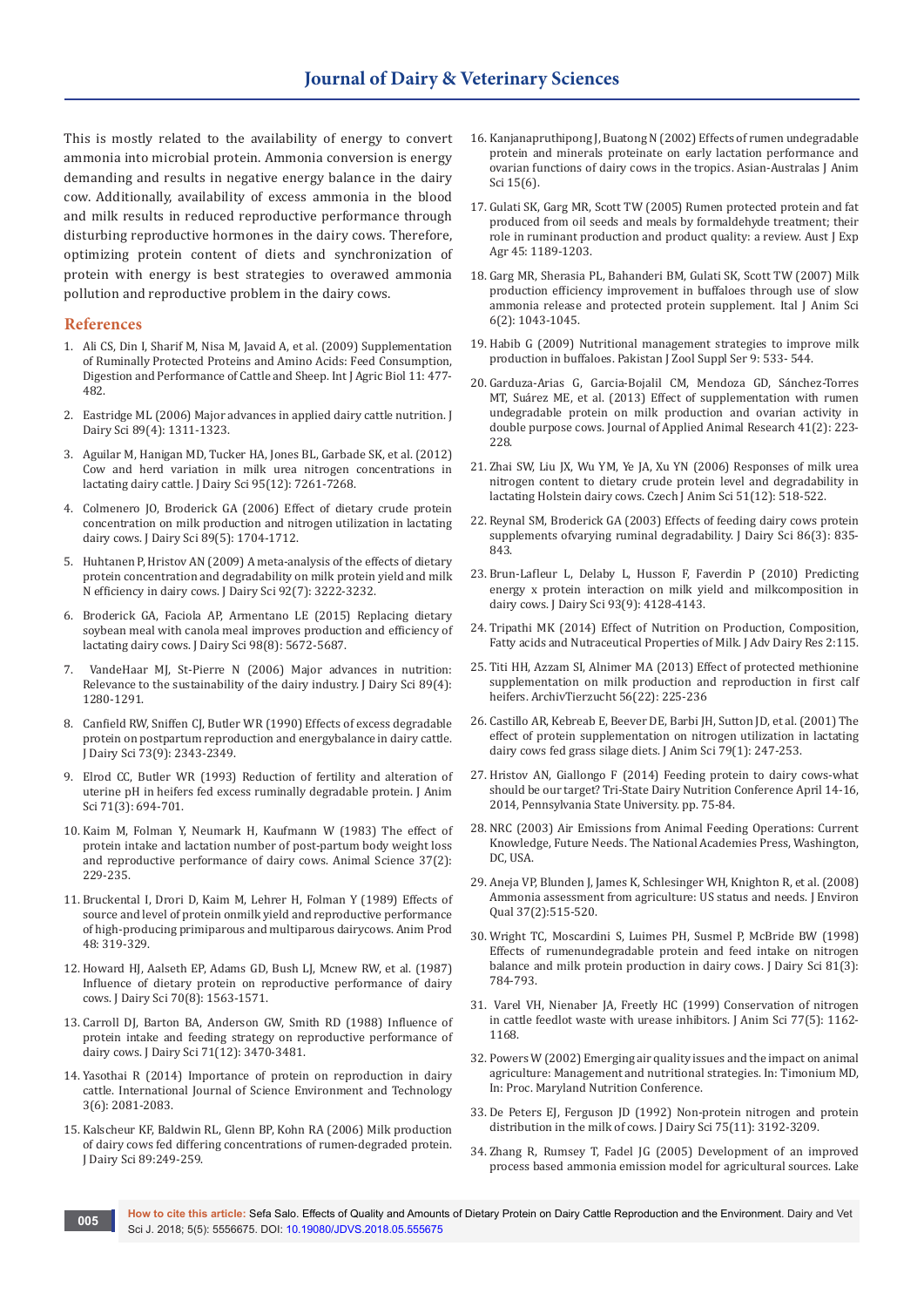Michigan Air Directors Consortium, Des Plaines: Illinois, USA.

- 35. [Weiss WP, Willett LB, St-Pierre NR, Borger DC, McKelvey TR, et al.](https://www.ncbi.nlm.nih.gov/pubmed/19841221)  [\(2009\) Varying forage type, metabolizable protein concentration, and](https://www.ncbi.nlm.nih.gov/pubmed/19841221)  [carbohydrate source affects manure excretion, manure ammonia, and](https://www.ncbi.nlm.nih.gov/pubmed/19841221)  [nitrogen metabolism of dairy cows. J Dairy Sci 92\(11\): 5607-5619.](https://www.ncbi.nlm.nih.gov/pubmed/19841221)
- 36. [Burgos SA, Embertson NM, Zhao Y, Mitloehner FM, DePeters EJ, et al.](https://www.ncbi.nlm.nih.gov/pubmed/20494146)  [\(2010\) Prediction of ammonia emission from dairy cattle manure](https://www.ncbi.nlm.nih.gov/pubmed/20494146)  [based on milk urea nitrogen: relation of milk urea nitrogen to ammonia](https://www.ncbi.nlm.nih.gov/pubmed/20494146)  [emissions. J Dairy Sci 93\(6\): 2377-2386.](https://www.ncbi.nlm.nih.gov/pubmed/20494146)
- 37. [Lee C, Feyereisen GW, Hristov AN, Dell CJ, Kaye J, et al. \(2014\) Effects](https://www.ncbi.nlm.nih.gov/pubmed/25602574)  [of dietary protein concentration on ammonia volatilization, nitrate](https://www.ncbi.nlm.nih.gov/pubmed/25602574)  [leaching and plant nitrogen uptake form dairy manure applied to](https://www.ncbi.nlm.nih.gov/pubmed/25602574)  [lysimeters. J Environ Qual 43\(1\): 398-408.](https://www.ncbi.nlm.nih.gov/pubmed/25602574)
- 38. [Zhang B, Wang C, Liu H, Liu J, Liu H \(2017\) Effects of dietary protein](https://www.ncbi.nlm.nih.gov/pubmed/27554361/)  [level on growth performance and nitrogen excretion of dairy heifers.](https://www.ncbi.nlm.nih.gov/pubmed/27554361/)  [Asian-Australas J Anim Sci 30\(3\): 386-391.](https://www.ncbi.nlm.nih.gov/pubmed/27554361/)
- 39. [Meisinger JJ, Lefcourt AM, Thompson RB \(2001\) Construction and](https://pubag.nal.usda.gov/download/25970/PDF)  [validation of small mobile wind tunnels for studying ammonia](https://pubag.nal.usda.gov/download/25970/PDF)  [volatilization. Appl Eng Agric 17\(3\): 375-381.](https://pubag.nal.usda.gov/download/25970/PDF)
- 40. [James T, Meyer D, Esparza E, Depeters EJ, Perez-Monti H \(1999\) Effects](https://www.sciencedirect.com/science/article/pii/S0022030299754949)  [of dietary nitrogen manipulation on ammonia volatilization from](https://www.sciencedirect.com/science/article/pii/S0022030299754949)  [manure from Holstein heifers. J Dairy Sci 82\(11\): 2430-2439.](https://www.sciencedirect.com/science/article/pii/S0022030299754949)
- 41. [Frank B, Swensson C \(2002\) Relationship between content of crude](https://www.ncbi.nlm.nih.gov/pubmed/12201534)  [protein in rations for dairy cows and milk yield, concentration of urea](https://www.ncbi.nlm.nih.gov/pubmed/12201534)  [in milk and ammonia emissions. J Dairy Sci 85\(7\): 1829-1838.](https://www.ncbi.nlm.nih.gov/pubmed/12201534)
- 42. Burgos SA, Marcillac N, Fadel JG, Mitloehner FM, DePeters EJ (2006) Prediction of ammonia emission from dairy cattle manure based on milk urea N: The relationship of milk urea nitrogen to ammonia emission. J Anim Sci 84(1): 355-356.
- 43. Jackson WA, DePeters EJ, Fadel JG, Mitloehner FM (2006) Effects of dietary crude protein on ammonia emissions from dairy heifers. J Anim Sci 84(1): 260.
- 44. [Kebreab E, France J, Beever DE, Castillo AR \(2001\) Nitrogen pollution](https://link.springer.com/article/10.1023/A:1012668109662)  [by dairy cows and its mitigation by dietary manipulation. Nutr Cycl](https://link.springer.com/article/10.1023/A:1012668109662)  [Agroecosys 60\(1-2\): 275-285.](https://link.springer.com/article/10.1023/A:1012668109662)
- 45. [Hristov AN, Etter RP, Ropp JK, Grandeen KL \(2004\) Effect of dietary](https://www.ncbi.nlm.nih.gov/pubmed/15542468)  [crude protein level and degradability on ruminal fermentation and](https://www.ncbi.nlm.nih.gov/pubmed/15542468)  [nitrogen utilization in lactating dairy cows. J Anim Sci 82\(11\): 3219-](https://www.ncbi.nlm.nih.gov/pubmed/15542468) [3229.](https://www.ncbi.nlm.nih.gov/pubmed/15542468)
- 46. [Cantalapiedra-Hijar G, Peyraud JL, Lemosquet S, Molina-Alcaide E,](https://www.ncbi.nlm.nih.gov/pubmed/24229810)  [Boudra H, et al. \(2014\) Dietary carbohydrate composition modifies](https://www.ncbi.nlm.nih.gov/pubmed/24229810)  [the milk N efficiency in late lactation cows fed low crude protein diets.](https://www.ncbi.nlm.nih.gov/pubmed/24229810)  [Animal 8\(2\): 275-285.](https://www.ncbi.nlm.nih.gov/pubmed/24229810)
- 47. [Hymller L, Alstrup L, Larsen MK, Lund P, Weisbjerg MR \(2014\) High](https://www.ncbi.nlm.nih.gov/pubmed/24767891)[quality forage can replace concentrate when cows enter the deposition](https://www.ncbi.nlm.nih.gov/pubmed/24767891)  [phase without negative consequences for milk production. J dairy sci](https://www.ncbi.nlm.nih.gov/pubmed/24767891)  [97\(7\): 4433-4443.](https://www.ncbi.nlm.nih.gov/pubmed/24767891)
- 48. [Spek JW, Bannink A, Gort G, Hendriks WH, Dijkstra J \(2013\) Interaction](https://www.ncbi.nlm.nih.gov/pubmed/23871366)  [between dietary content of protein and sodium chloride on milk urea](https://www.ncbi.nlm.nih.gov/pubmed/23871366)  [concentration, urinary urea excretion, renal recycling of urea, and urea](https://www.ncbi.nlm.nih.gov/pubmed/23871366)  [transfer to the gastrointestinal tract in dairy cows. J Dairy Sci 96\(9\):](https://www.ncbi.nlm.nih.gov/pubmed/23871366)  [5734-5745.](https://www.ncbi.nlm.nih.gov/pubmed/23871366)
- 49. [Korhonen M, Vanhatalo A, Huhtanen P \(2002\) Effect of protein source](https://www.ncbi.nlm.nih.gov/pubmed/12512607)  [on amino acid supply, milk production, and metabolism of plasma](https://www.ncbi.nlm.nih.gov/pubmed/12512607)  [nutrients in dairy cows fed pasture silage. J Dairy Sci 85\(12\): 3336-](https://www.ncbi.nlm.nih.gov/pubmed/12512607) [3351.](https://www.ncbi.nlm.nih.gov/pubmed/12512607)
- 50. Cyriac J (2009) Lowering ruminally degradable protein in lactating dairy cow diets. Dissertation submitted to the faculty of Virginia Polytechnic Institute and State University. pp. 132
- 51. Räisänen S (2016) Milk production and protein utilization in high producing dairy cows fed a low CP diet based on cereals and roughage only - a full lactation study. A MSc thesis presented to Swedish University of Agricultural Sciences, Uppsala, Sweden.
- 52. [Reynal SM, Broderick GA \(2005\) Effect of dietary level of rumen](https://www.ncbi.nlm.nih.gov/pubmed/16230710)[degraded protein on production and nitrogen metabolism in lactating](https://www.ncbi.nlm.nih.gov/pubmed/16230710)  [dairy cows. J Dairy Sci 88\(11\): 4045-4064.](https://www.ncbi.nlm.nih.gov/pubmed/16230710)
- 53. [Nadeau E, Englund JE, Gustafsson AH \(2007\) Nitrogen efficiency of](https://www.sciencedirect.com/science/article/pii/S1871141306004215)  [dairy cows as affected by diet and milk yield. Livestock Science 111\(1-](https://www.sciencedirect.com/science/article/pii/S1871141306004215) [2\): 45-56.](https://www.sciencedirect.com/science/article/pii/S1871141306004215)
- 54. AHDB (Agriculture and Horticulture Development Board) (2013) The effect of reducing dietary crude protein on nitrogen utilisation, milk production, health and fertility in dairy cows. Report prepared by University of Nottingham and Harper Adams University on behalf of Dairy Co, Uk.
- 55. Funston R (2014) Importance of early conception and factors influencing it: Proceedings, The State of Beef Conference November 4 and 5, 2014, North Platte, Nebraska, USA.
- 56. [Meza-Herrera CA, Ross TT, Hallford DM, Hawkins DE, Gonzalez-Bulnes](https://www.ncbi.nlm.nih.gov/pubmed/19220796)  [A \(2009\) High pre-conceptional protein intake modifies uterine and](https://www.ncbi.nlm.nih.gov/pubmed/19220796)  [embryonic relationships increasing early pregnancy losses and embryo](https://www.ncbi.nlm.nih.gov/pubmed/19220796)  [growth retardation in sheep. Reprod Domest Anim 45\(4\): 723-728.](https://www.ncbi.nlm.nih.gov/pubmed/19220796)
- 57. [Bindari YR, Sulochana S, Nabaraj S, Tara NathGaire \(2013\) affects of](http://www.imedpub.com/articles/effects-of-nutrition-on-reproduction-a-review.pdf)  [nutrition on reproduction- A review. Advances in Applied Science](http://www.imedpub.com/articles/effects-of-nutrition-on-reproduction-a-review.pdf)  [Research 4\(1\): 421-429.](http://www.imedpub.com/articles/effects-of-nutrition-on-reproduction-a-review.pdf)
- 58. [Thatcher WW, Guzeloglu A, Mattos R, Binelli M, Hansen TR, et al.](https://www.ncbi.nlm.nih.gov/pubmed/11768809)  [\(2001\) Uterine-conceptus interactions and reproductive failure in](https://www.ncbi.nlm.nih.gov/pubmed/11768809)  [cattle. Theriogenology 56\(9\): 1435-1450.](https://www.ncbi.nlm.nih.gov/pubmed/11768809)
- 59. [Chapa AM, McCormick ME, Fernandez JM, French DD, Ward JD, et](https://www.ncbi.nlm.nih.gov/pubmed/11352167)  [al. \(2001\) Supplemental dietary protein for grazing dairy cows:](https://www.ncbi.nlm.nih.gov/pubmed/11352167)  [reproduction, condition loss, plasma metabolites, and insulin. J Dairy](https://www.ncbi.nlm.nih.gov/pubmed/11352167)  [Sci 84\(4\): 908-916.](https://www.ncbi.nlm.nih.gov/pubmed/11352167)
- 60. Waterman RC, Sawyer JE, Mathis CP, Hawkins DE, Donart GB, et al. (2006) Effects of supplements that contain increasing amounts of metabolizable protein with or without Ca-propionate salt on postpartum interval and nutrient partitioning in young beef cows. J Anim Sci 84(2): 433-446.
- 61. Endecott RL (2006) Nutrient partitioning in ruminants: Mechanisms and manipulation of acetate and glucose metabolism. PhD Diss, New Mexico State University, Las Cruces, USA.
- 62. [Aboozar M, Amanlou H, Aghazadeh AM, Adl KN, Moeini MT, et al. \(2012\)](http://docsdrive.com/pdfs/medwelljournals/javaa/2012/1338-1345.pdf)  [Impacts of different levels of RUP on performance and reproduction of](http://docsdrive.com/pdfs/medwelljournals/javaa/2012/1338-1345.pdf)  [Holstein fresh cows. Journal of Animal and Veterinary Advances 11\(9\):](http://docsdrive.com/pdfs/medwelljournals/javaa/2012/1338-1345.pdf)  [1338-1345.](http://docsdrive.com/pdfs/medwelljournals/javaa/2012/1338-1345.pdf)
- 63. [Rochijan, Widyobroto BP, Ismaya \(2016\) Impact of high rumen](https://scialert.net/abstract/?doi=ijds.2016.28.34)  [undegraded protein \(HRUP\) supplementation to blood urea nitrogen](https://scialert.net/abstract/?doi=ijds.2016.28.34)  [and reproduction performance in early lactation dairy cows. Int J Dairy](https://scialert.net/abstract/?doi=ijds.2016.28.34)  [Sci 11\(1\): 28-34.](https://scialert.net/abstract/?doi=ijds.2016.28.34)
- 64. [Rajala-Schultz PJ, Saville WJA, Frazer GS, Wittum TE \(2001\) Association](https://www.sciencedirect.com/science/article/pii/S0022030201744980)  [between milk urea nitrogen and fertility in Ohio dairy cows. J Dairy Sci](https://www.sciencedirect.com/science/article/pii/S0022030201744980)  [84\(2\): 482-489.](https://www.sciencedirect.com/science/article/pii/S0022030201744980)
- 65. [Sawa A, Bogucki M, Krężel-Czopek S \(2011\) Effect of some factors](http://archtierz.fbn-dummerstorf.de/pdf/2011/at11p468.pdf)  [on relationships between milk urea levels and cow fertility.](http://archtierz.fbn-dummerstorf.de/pdf/2011/at11p468.pdf)  [ArchivTierzucht 54\(5\): 468-476.](http://archtierz.fbn-dummerstorf.de/pdf/2011/at11p468.pdf)
- 66. Jankowska M, Sawa A, Neja W (2010) Effect of milk urea and protein levels on fertility indices in cows. J Central European Agriculture 11(4): 476-479.
- 67. [Řehák D, Rajmon R, Kubešová M, Štípková M, Volek J, et al. \(2009\)](https://www.agriculturejournals.cz/publicFiles/06489.pdf)  [Relationships between milk urea and production and fertility traits](https://www.agriculturejournals.cz/publicFiles/06489.pdf)